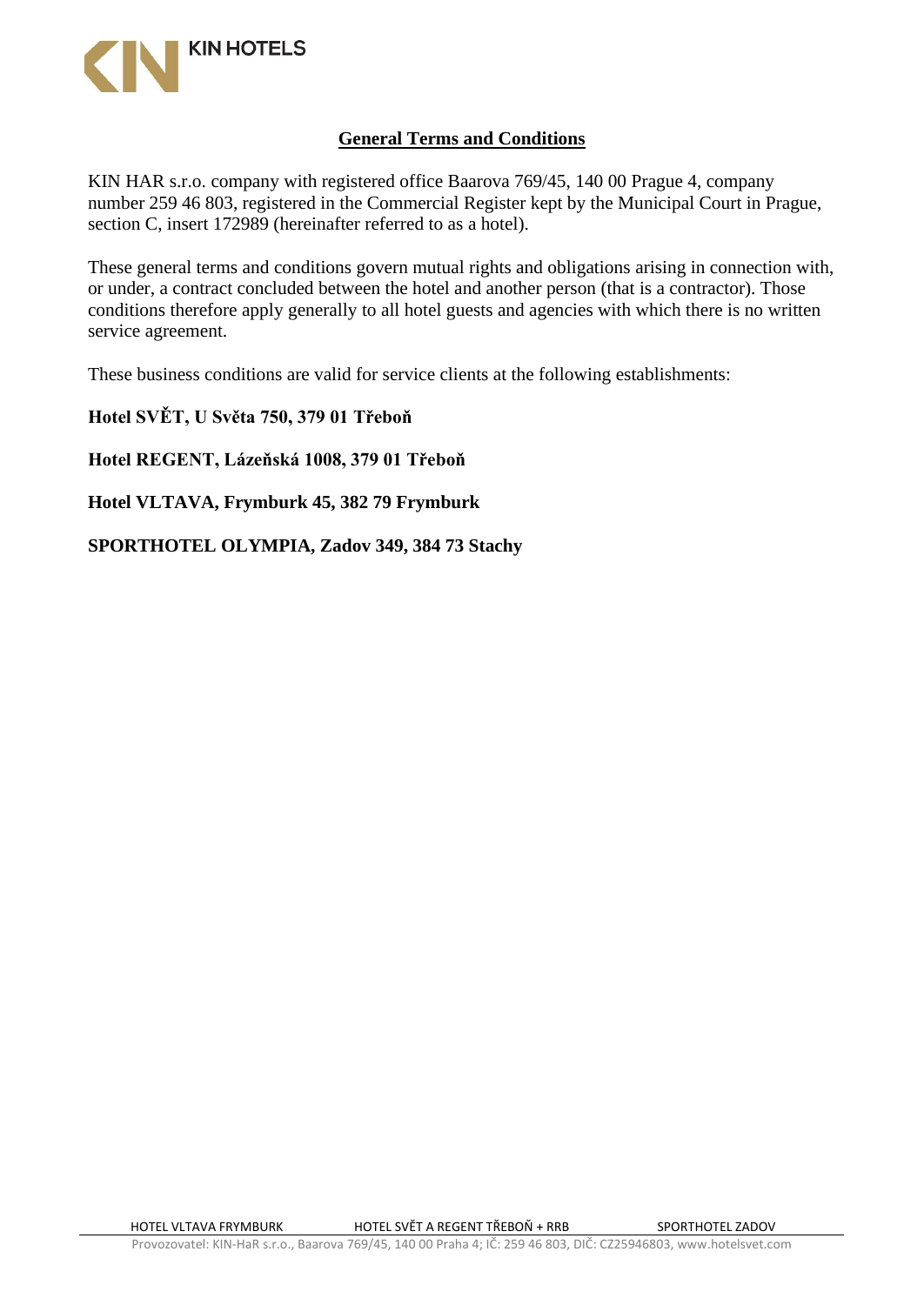

#### **Content**

- I. Definition of terms
- II. Booking of accommodation and services
	- 1) Extension of hotel accommodation
	- 2) Provision of alternative accommodation
- III. Prices, payment terms
	- 1) Payment terms
- IV. Rights and obligations of the guest
	- 1) Withdrawal from contract by the guest, cancellation terms
	- 2) Withdrawal from contract by the boarder
- V. Rights and obligations of the hotel
	- 1) Illness of the guest
- VI. Other
- VII. Final provisions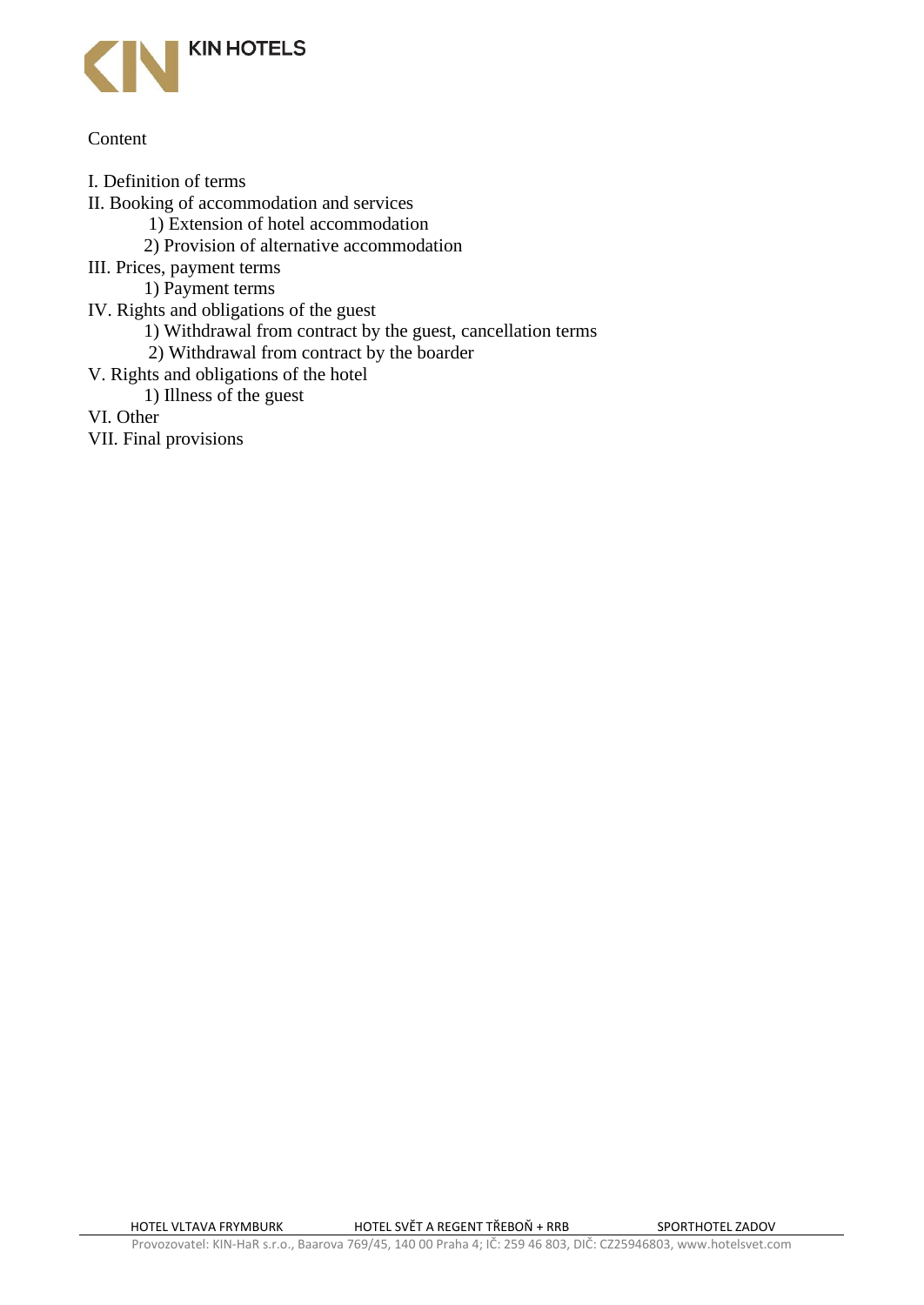

# **I. DEFINITION OF TERMS**

*Accommodation provider* - Is a natural or legal person who accommodates guests for payment.

*Guest* - Is a natural person who requires accommodation. As a rule, the guest is also a contractual partner. Guests are also considered to be persons arriving with a contractual partner (e.g. family members).

*Contracting partner* - Is a natural or legal person from within the country or abroad who enters into an accommodation contract as a guest or for a guest.

*Accommodation contract* - There is a contract between the boarder and the contractor, the content of which is further detailed below.

## II. BOOKING OF ACCOMMODATIONS AND SERVICES

\* The hotel accepts reservations made by a person over the age of 18. Reservations made by minors are invalid.

\*Reservation of accommodation and other services at the hotel and confirmation of this reservation by the hotel is only possible in writing, that is by email.

\*The reservation is considered valid and binding if the hotel confirms the reservation made to the guest in writing (by email) or the guest receives an automatic email confirmation generated by the relevant online reservation system.

\*The accommodation contract is created by the accommodation provider accepting the order of the contractor. Electronic declarations shall be deemed to have been received if, under normal conditions, the party for whom they are intended can download such declarations and they are received at the boarder's known operating time.

\*The reservation is completed using a payment card, by paying a deposit of a specific amount, also individual conditions may be set.

\*The details provided on the booking confirmation are binding on both parties

\*If the first move-in occurs before 6 a.m., the previous night shall be considered as the first night of accommodation.

\*If the guest does not arrive by 18:00 on the day of arrival (without prior agreement), there is no obligation for accommodation.

\*Check-in time is set according to the rules of the specific hotel, earlier check-in is possible by agreement with the hotel in advance.

\*Check-out time is set according to the rules of the particular hotel, later check-out is possible with prior agreement with the hotel and for a fee.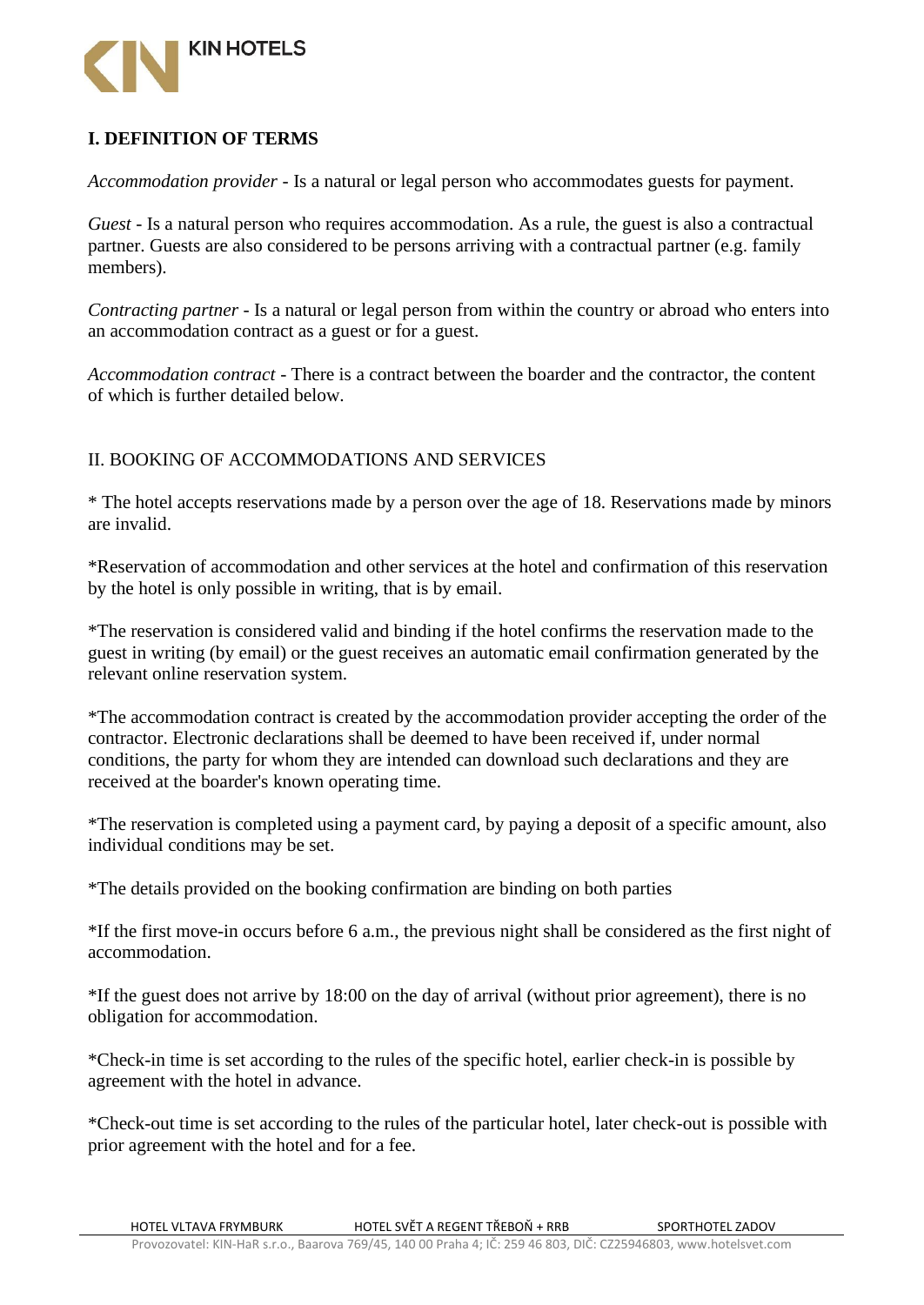

# **1) EXTENSION OF HOTEL ACCOMMODATION**

\*The contractual partner or guest has no entitlement to an extension of the stay. If, on time, the partner notifies that they wish to extend their stay, the boarder may agree to the extension of the accommodation contract. But it is not the boarder's duty

\*If the contractor or guest cannot leave the accommodation on the day of departure because of unforeseen emergencies (extreme blizzard, flood, etc.) have blocked or prevented all departure options, the accommodation contract will be automatically extended for the duration of the impossibility of departure. However, a reduction in the price for this period is only possible if the contractor cannot take full advantage of the accommodation offered due to the exceptional weather conditions. The boarder is entitled to claim at least a price which corresponds to the usually charged price in the off-season.

## **2) PROVISION OF ALTERNATIVE ACCOMMODATION**

\*The accommodation provider may provide adequate alternative accommodation to the contracting partner or guests if this is acceptable to the contracting partner, especially if the difference in accommodation is negligible and factually justified.

\*Substantially justified means a situation in which space(s) have become unusable, in which guests just accommodated extend their stay, in which an excessive number of bookings or other important operational measures have been made conditional upon this step.

\*Any additional costs for alternative accommodation are to be borne by the boarder.

# **III. PRICES, PAYMENT TERMS**

\*The price is listed mostly per room for one night, including breakfast. Unless the guest or the contractor chooses another accommodation option.

\*AVAT of 10% is included in the price of accommodation. The city fee, at the current rate set by the general binding order of the relevant municipality, is not included in the price of accommodation.

Persons provided for by the legislation and the relevant municipal decree are exempted from payment of these fees.

\*Cancellation of a confirmed reservation can also only be done in writing, that is by email; the exact method of cancellation is determined by the reservation system used for the reservation.

\*When canceling a reservation that has been placed through an external provider (e.g. booking.com), the reservation must also be canceled through that provider in the manner required by that provider and subject to booking conditions.

\*The accommodation provider has the right to bill its services at any time or to bill them on an ongoing basis.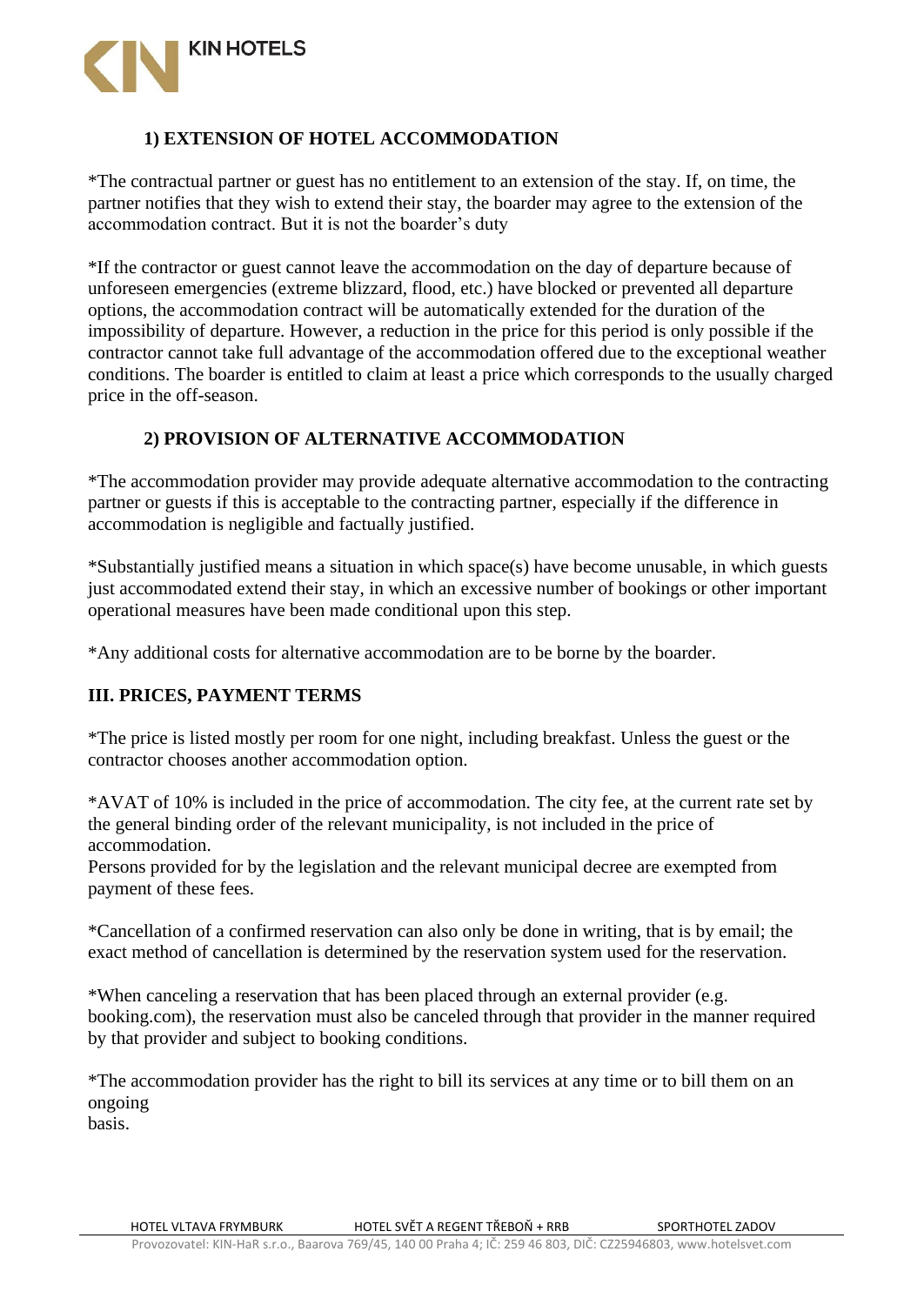

\*Changing the reservation, that is moving the ordered services to another date, is considered as canceling the original reservation and follows the same regime as canceling the reservation.

\*Accommodation can be paid for in cash, when the hotel accepts the currency of CZK and EUR, in case of payment by credit/payment card an amount will be charged in the currency of CZK, or in the currency of the client's payment card.

\*Under the Act on the Record of Sales, the seller is obliged to issue a receipt to the buyer; at the same time, he is obliged to register the receipt with the tax administrator online, and in the event of technical failure, no later than in 48 hours.

\*The hotel reserves the right to place a temporary hold on the guest's card, that is up to the total price for the accommodation.

\*When paying for a stay booked through an online reservation system, you must choose the type of payment: payment via a payment card or by bank transfer. All payment card operations within the payment gateway take place outside the boarder's systems, only the boarder's bank and the client's bank have access to sensitive card data.

\*If the guest fails to appear at the booking date, the reservation is canceled and the hotel is entitled to charge the costs according to the cancellation conditions of the booking.

\*If the guest fails to appear on the booking date, the reservation is canceled and the hotel is entitled to charge the costs according to the cancellation conditions of the booking.

\*If the accommodation contract provides for an advanced payment and if the advanced payment is not paid in time by the contracting partner, the accommodation provider may withdraw from the accommodation contract without granting any additional time.

\*On the other hand, if the contractor has paid a deposit, the premises remain reserved no later than 12 hours on the day following the date of arrival. Paying in advance for more than 4 days ends the accommodation obligation from 18 hours on the fourth day, with the day of scheduled arrival counted as the first day, unless the guest announces a later arrival date.

#### **1) PAYMENT TERMS**

\*An advance invoice for part of the stay is payable within 7 days of receipt. The costs of a monetary transaction (e.g. transfer costs) are borne by the contractor. Credit card companies are subject to the relevant issuer's conditions.

\*For reservations made less than 21 days prior to arrival, the advance invoice is due immediately.

\*When paying the advance invoice, the VS (variable symbol) number of the advance invoice must be

provided.The payment cannot be identified and assigned to the reservation without VS or erroneous VS.

\*If the advance invoice is not paid by the due date, the reservation will be canceled.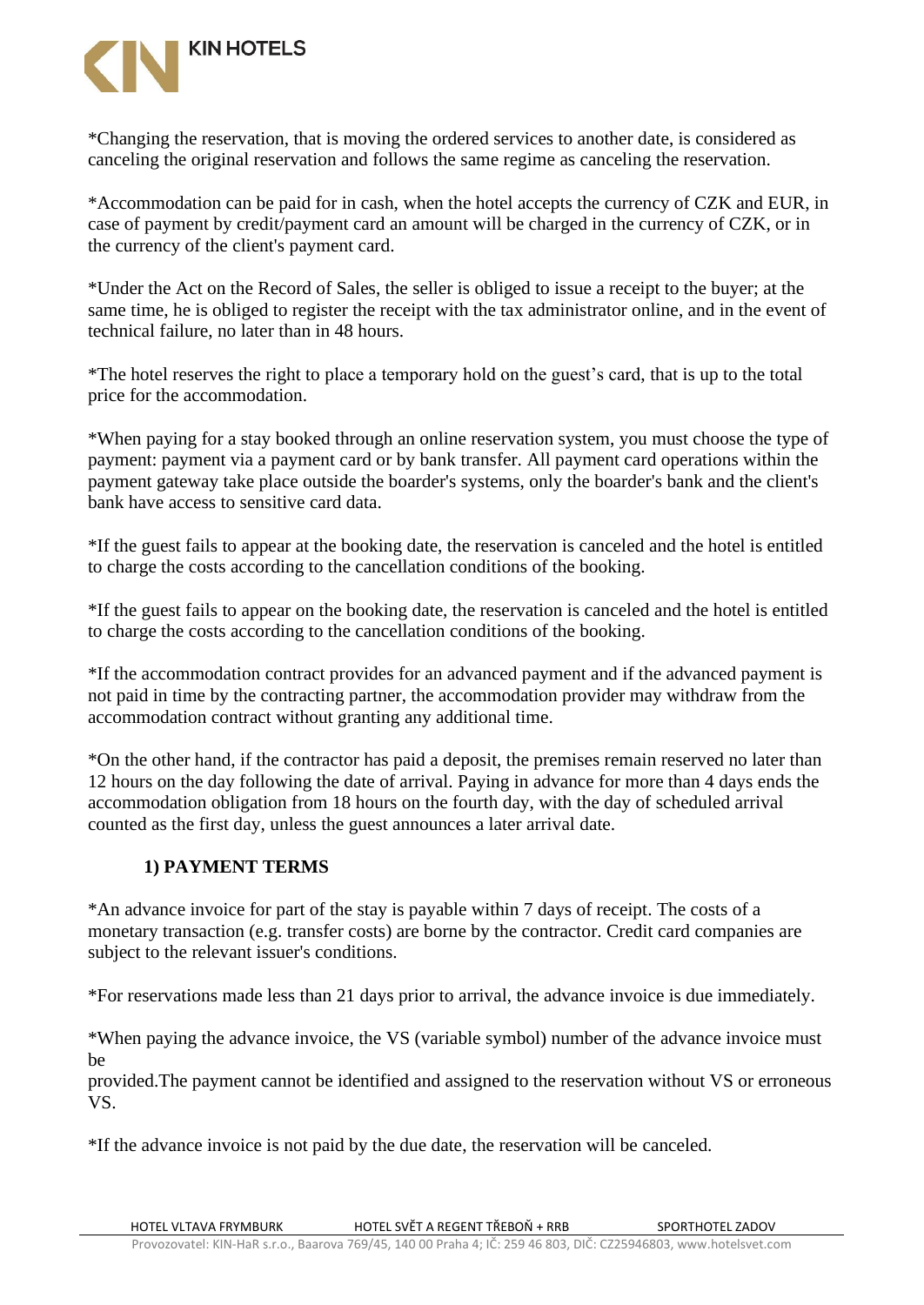

\*If a tax document (invoice) is required by the guest for the entity, this shall be notified at the latest before the advance invoice is paid. Billing details must always include a VAT number, without this number it is not possible (in view of the newly applicable Act No. 360/2014 Coll.) to take note.

## **IV. RIGHTS AND OBLIGATIONS OF THE GUEST**

\*Guest (contract partner, later as guest) has the right to use the reserved areas and their amenities, as well as the amenities of the common areas.

\*The guest (contractor) must exercise his/her rights in accordance with any hotel guidelines or rules for guests (accommodation rules, operating rules).

\*The guest is liable for any damage caused to the room during the stay and agrees to pay for any repair, replacement or special cleaning costs. The amount of the payment will be determined by the hotel.

\*The guest is entitled to claim from the boarder the quality of the accommodation and/or services provided if their quality or scope or other conditions do not correspond to the scope, quality and conditions specified in the booking. The boarder is obliged to establish the circumstances of the claim without undue delay and, in the case of a legitimate claim, to ensure that the defective conditions are corrected, or to grant the guest a discount. The guest is obliged to apply the complaint to the boarder without undue delay after finding defective provision. Later claims will not be taken into account. The guest is obliged to provide the boarder with the assistance needed for the processing.

\*Information on out-of-court dispute resolution-The body responsible for out-of-court dispute resolution (ADR) between a boarder and a guest resulting from the provision of accommodation and related services (consumer disputes) is, according to Section 20e (d) of Act No. 634/1992 Coll., on consumer protection, as amended, Czech Trade Inspection, based at Štěpánská 567/15, 120 00 Prague 2, IČ 00020869, Internet address: http://www.coi.cz/ or any other body authorized by the Department of Industry and Trade.

\*The guest is obliged to pay at the latest on the day of departure the costs associated with the use of the hotel services, including additional services, unless otherwise agreed; in the event of nonpayment, the hotel is entitled to charge (withhold) the corresponding amount from the specified payment card of the guest upon his/her departure.

\*The guest may withdraw from the contract on the basis of cancellation conditions or if the hotel has not provided the guest with a prearranged service that meets the standard of the hotel.

\*The entire hotel is a non-smoking facility; violations of this prohibition and smoking in the rooms or on the hotel's premises entitle the hotel to charge the guest compensation for cleaning the room or areas of the hotel; the smoking ban and related compensation extend also to smoking ecigarettes; smoking is only possible in front of the hotel in the designated areas.

\*Quiet time is between 10PM and 6AM; behavior that leads to disturbance of other guests at nighttime is strictly prohibited (includes loud listening to music, TV, screaming in rooms, hallways, etc.); in case of serious violation of this rule, the hotel can call the police of the Czech Republic.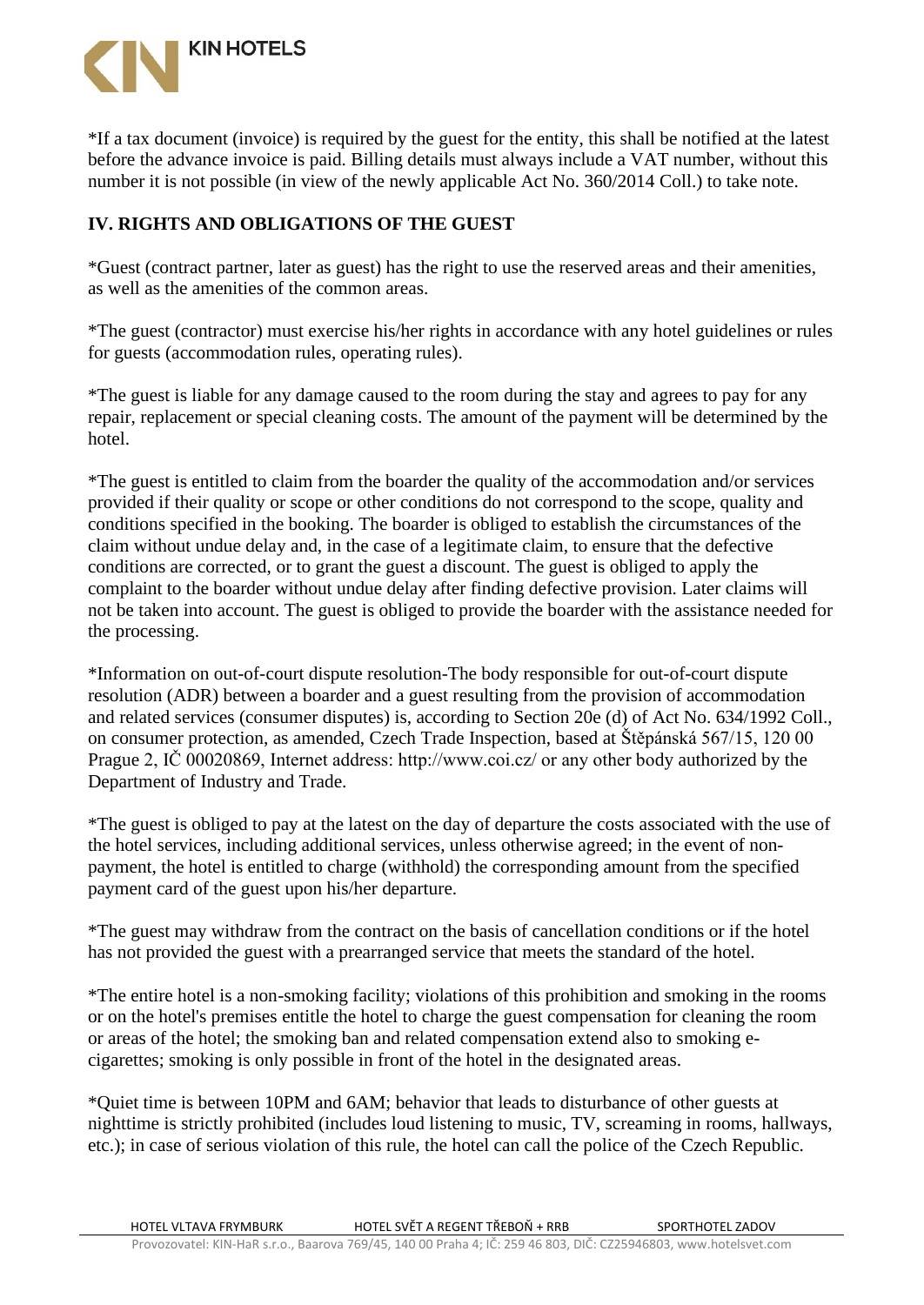

#### **1) WITHDRAWAL FROM CONTRACT BY THE GUEST, CANCELLATION TERMS**

\*Changes to a reservation without penalty may be made within 30 days prior to arrival at the accommodation.

\*By unilateral declaration, the guest's withdrawal is possible only by paying the following cancellation fees:

*- cancellation of the reservation 28 - 14 days prior to arrival - no cancellation fee*

*- cancellation of the reservation 13 - 7 days prior to arrival - 35 % of the price of the stay*

*- cancellation of the reservation 6 - 2 days prior to arrival - 70 % of the price of the stay - cancellation of the reservation 1 day prior to arrival or on the day of arrival - 100 % of the stay*

*- the same cancellation policy as for cancellation of reservation applies for reduction of the length of stay*

\*The person providing accommodation shall refund the deposit less the cancellation fee to the guest no later than 7 days after the written notification of the guest of the cancellation of the binding reservation on the last day of the early termination of the stay.

\*A fixed-term accommodation contract expires after the set time of stay.

\*The guest's death terminates the contract.

\*If the guest leaves early, then the boarder is entitled to demand the full agreed price. The amount saved as a result of unused services or the amount obtained by the accommodation provider through other leases of the premises ordered is deducted. Savings are made only if the accommodation is fully occupied when the guest does not use the booked premises and if the premises cancelled by the contractor can be rented to other guests. The burden of proving the savings is borne by the contractor.

#### **2) WITHDRAWAL FROM CONTRACT BY THE ACCOMMODATION PROVIDER**

\*The accommodation provider shall be entitled to terminate the accommodation contract with immediate effect if there is good reason, in particular if the contractual partner or guest:

(a) Use the premises in such a way as to cause significant harm to them or, by his reckless or otherwise improper conduct towards other guests, owners, employees or third parties staying at the hotel, to interfere with their cohabitation or to offend against them by his reprehensible conduct on their property, morals or physical integrity.

(b) Has an infectious disease or illness that will last longer than the duration of the accommodation or will otherwise depend on assistance.

(c) Will not pay the submitted bills due within an acceptable period (that is 3 days).

(d) If contractual performance is prevented by an event of force majeure (natural disaster, etc.) the accommodation provider may terminate the accommodation contract at any time without complying with the notice period if the contract is no longer considered to be untied by law or if the accommodation provider is not exempted from his accommodation obligation. Any claims for damages by the contractor are excluded.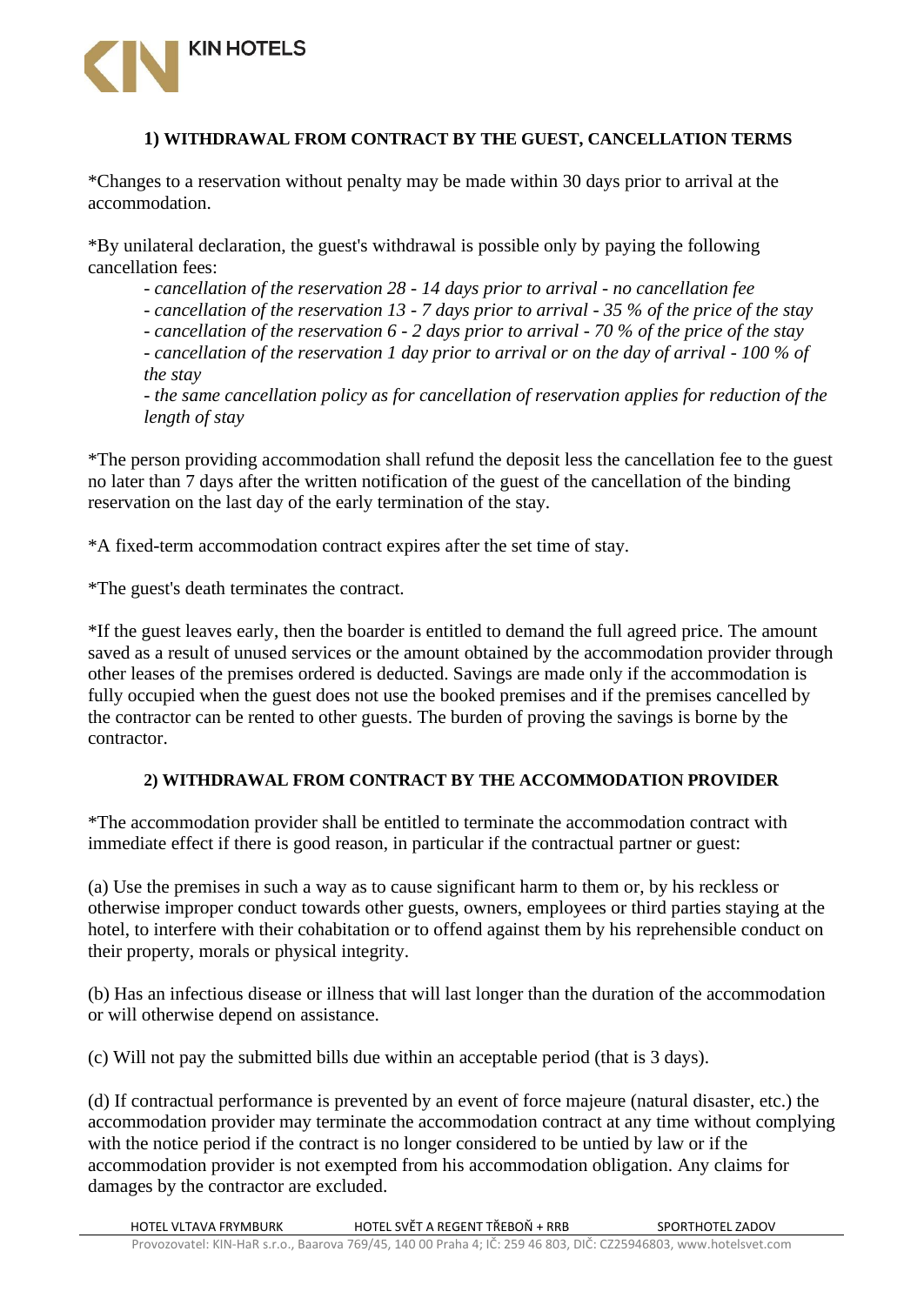

\*If a guest becomes ill during their stay at the accommodation, the boarder will arrange for medical care at their request.

\*If the contractor cannot arrive at the accommodation on the specified day of arrival because he has been completely prevented from doing so by unforeseen circumstances (e.g. extreme blizzard, flood), the contractor is not obliged to pay the agreed price for the days until the actual arrival.

\*The obligation to pay the price for the booked stay starts from the moment the obstructions to arrival expire if arrival is possible within three days.

## **V. RIGHTS AND OBLIGATIONS OF THE HOTEL**

\*The hotel is obliged to arrange accommodation for the guest on the basis of pre-agreed services that are in line with the standard of the hotel.

\*The boarder is not obliged to accept foreign currency. If the boarder accepts a foreign currency, it will be accepted, if possible, for reimbursement at the current day rate conversion.

\*If the contractor refuses to pay the agreed price, or defaults on its payment, then the boarder has a legal detention or lien on the items brought by the contractor or guest. This detention or lien is also for the boarder to secure his claim under the accommodation contract, in particular for food, for other expenses incurred in connection with the services provided to the contractor and for any damage claims of any kind.

\*If the contractor requests room service at unusual time of day (after 8PM or before 6 AM), then the boarder is entitled to request special reimbursement for these services. This special reward must be indicated in the hotel price list. The boarder may refuse these services for operational reasons.

\*The boarder is liable for the items brought in by the contracting partner only if they have been handed over to the boarder or persons authorized by the boarder or brought to a place declared by the boarder or designated for that purpose (that is the safe at the front desk).

\*The boarder may refuse the safekeeping of valuables, money and securities if they are more substantial items than those normally held by a hotel guest.

\*In the case of any safekeeping, liability is excluded if the contractor or guest does not immediately notify the identified damage. In addition, such claims must be brought by judicial process within three years of the discovery or possible discovery of the damage by the contracting partner or guest; otherwise, the right lapses.

#### **1) ILLNESS OF THE GUEST**

\*The boarder is entitled to reimbursement of the following costs against the contractor and guest (even in the event of death) in particular: